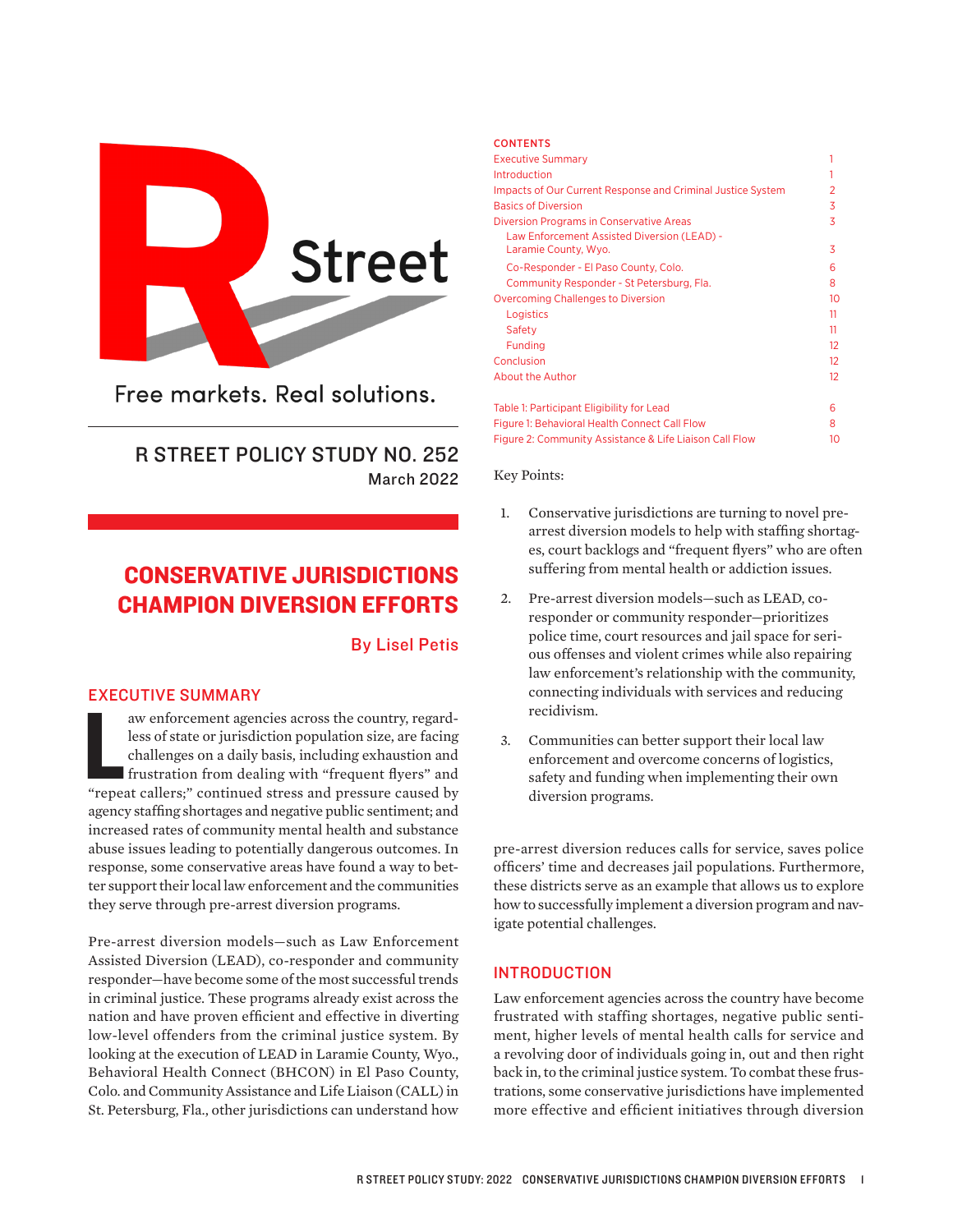programs, which are financially modest and require limited government intrusion.

Criminal justice reform is a prominent and controversial issue today because of the clash between ideas of individual rights and public safety that involve questions of life and freedom. While the term 'criminal justice reform' seems to have become somewhat divisive, law enforcement—regardless of their political affiliation—often find criminal justice reform transcends political ideology and simply makes good sense. Because traditional methods no longer seem to be working, law enforcement agencies are ready to break the cycle and try something new.

While diversion is not new, in recent years several diversion models have emerged that prioritize criminal justice resources and better address behavioral health issues. Indeed, law enforcement-backed diversion programs are proving successful across the country. This paper explores examples of these initiatives started in conservative jurisdictions, and in so doing, reveals how traditionally-conservative values of public safety, fiscal responsibility and limited government interference are at the core of such programs. This paper also explores challenges around starting such diversion programs. Ultimately, these pre-arrest diversion programs can and should be implemented in other communities to increase public safety, protect personal rights and save taxpayer dollars.

### IMPACTS OF OUR CURRENT RESPONSE AND CRIMINAL JUSTICE SYSTEM

Calls for service and conducting arrests are time consuming and costly. When dispatch receives a call for service from a citizen through a 911 phone call, dispatch will alert the local law enforcement agency and request that an officer respond. Research from select cities has shown approximately a third of calls for service are noncriminal in nature.<sup>1</sup> If a crime has been alleged, a police officer interviews witnesses, collects evidence and attempts to question the individual(s) accused of the crime. Officers spend approximately 185 minutes on a call for service.<sup>2</sup> If an officer believes there is probable cause that a crime has been committed, the officer either issues a citation for the accused to appear in court or arrests the accused and brings them to jail. Whether an accused is cited or arrested is based on the alleged offense as well as the jurisdiction in which the alleged offense occurred. Police officers use force against an individual in around 2 percent of

encounters.3 Conversely, officers encounter an average of 188 critical incidents of serious bodily injury and/or near-death experience over the course of their career.<sup>4</sup>

On average, it takes an officer 85.8 minutes to book an individual into jail.5 Eventually, the arrestee will appear before a judge, where the judge will set bail for the individual's potential release. Depending on the crime and the state in which the offense occurred, this process may be complete within a few hours, but could take up to 72 hours. There are over 10.6 million admissions into jail each year and approximately half a million unconvicted arrested individuals are unable to be released on bail (90 percent of those because they cannot afford the bail amount).<sup>6</sup>

A judge will then arraign the accused and advise the individual on charges as well as constitutional rights, such as the right to an attorney. Accused individuals may hire a private attorney or can be appointed a public defenderif they cannot afford one.7 Legal fees vary based on the state, the complexity of a case and the length of required representation, but generally a private defense attorney can cost \$3,000 to tens of thousands of dollars more per case.<sup>8</sup> However, approximately 80 percent of people accused of crimes cannot afford a private defense attorney and are instead represented by understaffed and under-resourced public defenders.9 The nationwide expense for public defenders in 2012 was \$2.3 billion, which is likely a low estimate today considering inflation and population increases.10

The accused then attends court for a series of hearings until there is a disposition in the case or the case is brought to trial. While some cases may settle quite quickly, the court systems generally result in delayed accountability, with individuals

<sup>1.</sup> Jeff Asher and Ben Horwitz, "How Do the Police Actually Spend Their Time?," *The New York Times*, June 19, 2020. [https://www.nytimes.com/2020/06/19/upshot/](https://www.nytimes.com/2020/06/19/upshot/unrest-police-time-violent-crime.html) [unrest-police-time-violent-crime.html](https://www.nytimes.com/2020/06/19/upshot/unrest-police-time-violent-crime.html).

<sup>2. &</sup>quot;Assessing the Impact of Co-Responder Team Programs: A Review and Research," IACP / UC Center for Police Research and Policy, March 2021, p. 10. [https://www.](https://www.theiacp.org/sites/default/files/IDD/Review%20of%20Co-Responder%20Team%20Evaluations.pdf) [theiacp.org/sites/default/files/IDD/Review%20of%20Co-Responder%20Team%20](https://www.theiacp.org/sites/default/files/IDD/Review%20of%20Co-Responder%20Team%20Evaluations.pdf) [Evaluations.pdf](https://www.theiacp.org/sites/default/files/IDD/Review%20of%20Co-Responder%20Team%20Evaluations.pdf).

<sup>3.</sup> Bureau of Justice Statistics, "Contacts Between Police and the Public, 2018 - Statistical Tables," U.S. Department of Justice, December 2020, p. 5. [https://bjs.ojp.gov/](https://bjs.ojp.gov/content/pub/pdf/cbpp18st.pdf) [content/pub/pdf/cbpp18st.pdf.](https://bjs.ojp.gov/content/pub/pdf/cbpp18st.pdf)

<sup>4.</sup> Ashley Abrahson, "Building Mental Health into Emergency Responses," *Monitor on Psychology* 52:5 (July 1, 2021). [https://www.apa.org/monitor/2021/07/emergency](https://www.apa.org/monitor/2021/07/emergency-responses)[responses](https://www.apa.org/monitor/2021/07/emergency-responses).

<sup>5. &</sup>quot;Arrest Alternatives, Lessons from Research," International Association of Chiefs of Police and The University of Cincinnati Center for Police Research and Policy, last accessed March 3, 2022. p. 1. [https://www.theiacp.org/sites/default/files/](https://www.theiacp.org/sites/default/files/Research%20Center/Arrest%20Alternatives%20(infographic).pdf) earch%20Center/Arrest%20Alternatives%20(infographic).pdf.

<sup>6.</sup> Wendy Sawyer and Peter Wagner, "Mass Incarceration: The Whole Pie 2020," Prison Policy Initiative, March 24, 2020. [https://www.prisonpolicy.org/reports/](https://www.prisonpolicy.org/reports/pie2020.html) [pie2020.html](https://www.prisonpolicy.org/reports/pie2020.html).

<sup>7.</sup> *Gideon v. Wainwright*, 372 U.S. 335 (1963). [https://scholar.google.com/scholar\\_case](https://scholar.google.com/scholar_case?case=694784363938594707&hl=en&as_sdt=6&as_vis=1&oi=scholarr) [?case=694784363938594707&hl=en&as\\_sdt=6&as\\_vis=1&oi=scholarr.](https://scholar.google.com/scholar_case?case=694784363938594707&hl=en&as_sdt=6&as_vis=1&oi=scholarr)

<sup>8.</sup> Jackson Wilson, "How Much Does a Criminal Lawyer Cost? A Simple Guide," *Attorney at Law*, May 8, 2020. [https://attorneyatlawmagazine.com/how-much-does-a](https://attorneyatlawmagazine.com/how-much-does-a-criminal-lawyer-cost-a-simple-guide)[criminal-lawyer-cost-a-simple-guide](https://attorneyatlawmagazine.com/how-much-does-a-criminal-lawyer-cost-a-simple-guide).

<sup>9.</sup> Bureau of Justice Statistics, "Defense Counsel in Criminal Cases," U.S. Department of Justice, November 2000, p. 1. https://bjs.ojp.gov/content/pub/pdf/dccc.pdf

<sup>10.</sup> Bureau of Justice Statistics, "State Government Indigent Defense Expenditures, FY 2008-2012-Updated," U.S. Department of Justice, July 2014, p. 1. [https://bjs.ojp.gov/](https://bjs.ojp.gov/content/pub/pdf/sgide0812.pdf) [content/pub/pdf/sgide0812.pdf.](https://bjs.ojp.gov/content/pub/pdf/sgide0812.pdf)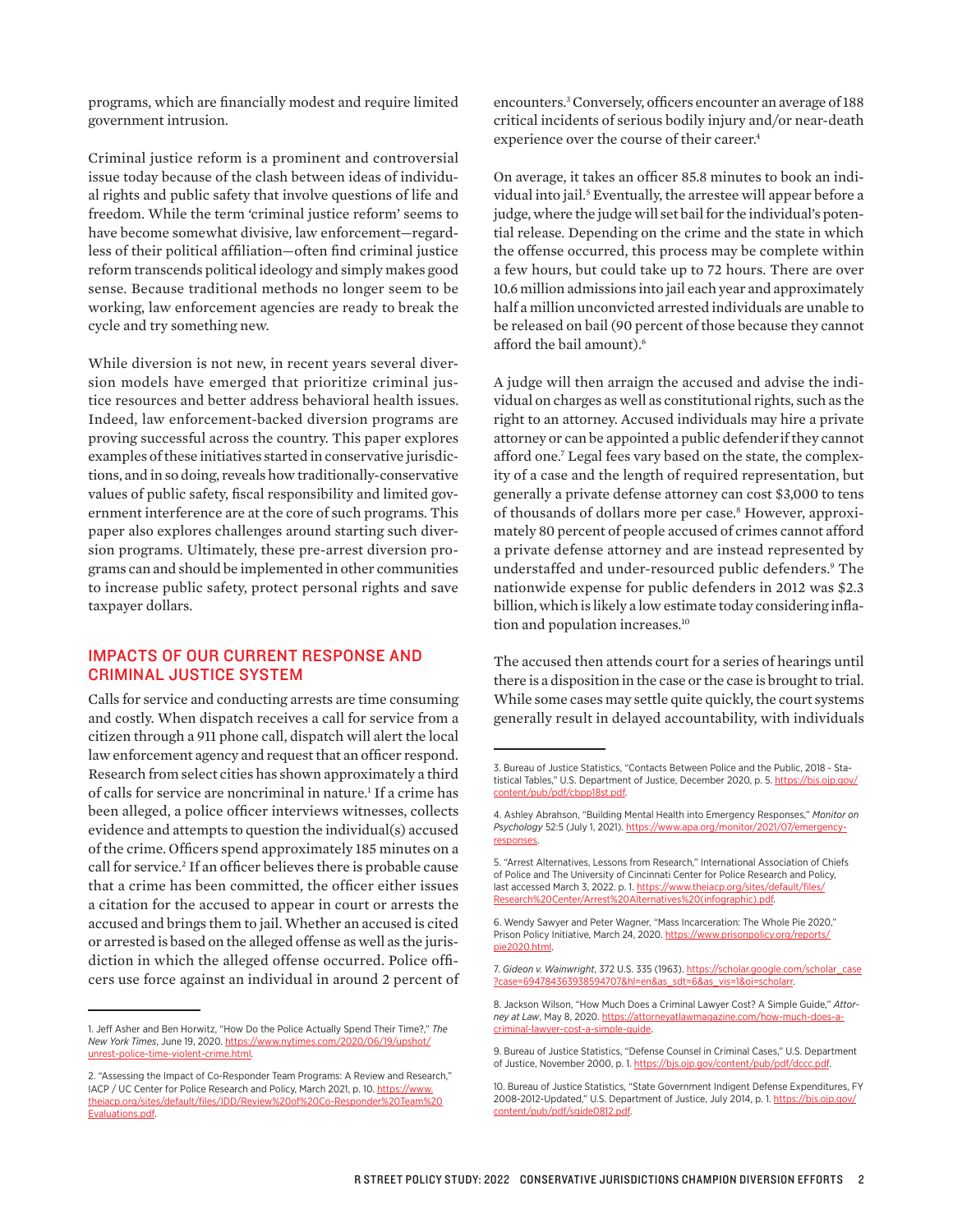not reaching a resolution until months, sometimes years, down the road. In fact, the average length of time it takes to reach disposition for a felony case—either by a plea deal, dismissal, ruling on the merits or a verdict—is 256 days, and 193 days in a misdemeanor case.<sup>11</sup>

 A judge may sentence an individual convicted of a misdemeanor to jail or probation; felony convictions can result in prison or probation, with the potential for jail. The average daily cost of keeping someone in jail is \$93.15.12 Nationwide, approximately one in five incarcerated people are detained for a drug offense.<sup>13</sup> Similarly, at least one in five incarcerated individuals have a severe mental health illness.<sup>14</sup> After a person has been convicted of a crime, approximately 82 percent are rearrested within 10 years.<sup>15</sup> With the rate of recidivism in mind, the cost of police time and of arrests is unnecessary.

### BASICS OF DIVERSION

Diversion is commonly defined as "any of a variety of programs that implement strategies seeking to avoid the formal processing of an offender by the [criminal justice](https://www.britannica.com/topic/criminal-law) system."16 Strategically, diversion is a tactic that diverts low-level offenders from the criminal justice system to preserve police time, court resources, and jail and prison beds for those who pose a more significant public safety threat. Diversion programs have also been found to reduce recidivism by getting individuals access to much needed resources and by avoiding many unintended consequences of arrest. Further, research shows one of the most effective deterrents for crime is swift action as opposed to severe punishment. Swift action can be accomplished through diversion.<sup>17</sup>

Diversion can take many different forms ranging from sober centers to crisis intervention teams to specialized courts. Different agencies, such as police, prosecution or judges can initiate diversion, and diversion can range in scope based on the type of offense or the offenders that qualify. Regardless of the program or method chosen, diversion is known for saving time and money for law enforcement and the courts. Some of the most effective forms of diversion prioritize intervention and prevention so as to divert or deflect an individual from the criminal justice system entirely. This reduces the chance of contact with the criminal justice system in the future by addressing underlying contributing factors to criminality, and by avoiding collateral or unintended consequences. This paper explores specific programs within conservative jurisdictions including the Law Enforcement Assisted Diversion (LEAD) program in Laramie County, Wyo.; Behavioral Health Connect (BHCON) in El Paso County, Colo.; and Community Assistance and Life Liaison (CALL) in St Petersburg, Fla.

### DIVERSION PROGRAMS IN CONSERVATIVE AREAS

### Law Enforcement Assisted Diversion (LEAD)— Cheyenne, Wyo.

Police-initiated diversion gives police the opportunity to refer someone to intensive case management outside the criminal justice system rather than cite or arrest them for a crime. Participants are often struggling with addiction, homelessness and/or mental health issues that are driving their criminal behavior. The most common police-initiated diversion program in the country is LEAD, which is currently operating in 52 jurisdictions with several other jurisdictions exploring implementation.<sup>18</sup> LEAD works with individuals in an ongoing and slowly-paced manner, addressing their most pressing, self-identified needs to create a higher likelihood of long-term success.19 LEAD has also helped to rebuild the trust between police and their community (something the International Association of Chiefs of Police (IACP) identified as a priority).<sup>20</sup>

Laramie County, Wyo., (the county seat of which is Cheyenne, the state capital) has been particularly successful in implementing LEAD in their community. Laramie County explored implementing LEAD after finding that prosecuting and jailing individuals with behavioral health needs had lim-

<sup>11.</sup> Brian J. Ostrom et al., "Timely Justice in Criminal Cases: What the Data Tells Us," National Center for State Courts, August 2020, p. 6. https://www.ncsc.org/ data/ [assets/pdf\\_file/0019/53218/Timely-Justice-in-Criminal-Cases-What-the-Data-Tells-](https://www.ncsc.org/__data/assets/pdf_file/0019/53218/Timely-Justice-in-Criminal-Cases-What-the-Data-Tells-Us.pdf)[Us.pdf](https://www.ncsc.org/__data/assets/pdf_file/0019/53218/Timely-Justice-in-Criminal-Cases-What-the-Data-Tells-Us.pdf).

<sup>12. &</sup>quot;Local Spending on Jails Tops \$25 Billion in Latest Nationwide Data," Pew Charitable Trust, Jan. 29, 2021. [https://www.pewtrusts.org/en/research-and-analysis/issue](https://www.pewtrusts.org/en/research-and-analysis/issue-briefs/2021/01/local-spending-on-jails-tops-$25-billion-in-latest-nationwide-data)[briefs/2021/01/local-spending-on-jails-tops-\\$25-billion-in-latest-nationwide-data](https://www.pewtrusts.org/en/research-and-analysis/issue-briefs/2021/01/local-spending-on-jails-tops-$25-billion-in-latest-nationwide-data).

<sup>13.</sup> Sawyer and Wagner. [https://www.prisonpolicy.org/reports/pie2020.html.](https://www.prisonpolicy.org/reports/pie2020.html)

<sup>14.</sup> Doris A. Fuller et al., "Overlooked in the Undercounted: The Role of Mental Illness in Fatal Law Enforcement Encounters," Office of Research & Public Affairs, December 2015, p. 12. [https://www.treatmentadvocacycenter.org/overlooked-in-the-undercount](https://www.treatmentadvocacycenter.org/overlooked-in-the-undercounted)[ed.](https://www.treatmentadvocacycenter.org/overlooked-in-the-undercounted)

<sup>15.</sup> Bureau of Justice Statistics, "Recidivism of Prisoners Released in 24 States in 2008: A 10-Year Follow-Up Period (2008-2018)" U.S. Department of Justice, September 2021. [https://bjs.ojp.gov/BJS\\_PUB/rpr24s0810yfup0818/Web%20con](https://bjs.ojp.gov/BJS_PUB/rpr24s0810yfup0818/Web%20content/508%20compliant%20PDFs)[tent/508%20compliant%20PDFs](https://bjs.ojp.gov/BJS_PUB/rpr24s0810yfup0818/Web%20content/508%20compliant%20PDFs).

<sup>16.</sup> Carrie A. Weise-Pengelly and Harry R. Dammer, "Diversion," Encyclopedia Britannica, April 8, 2014. [https://www.britannica.com/topic/diversion.](https://www.britannica.com/topic/diversion)

<sup>17.&</sup>quot; Travis C. Pratt and Jillian J. Turanovic, "Celerity and Deterrence," in *Deterrence, Choice, and Crime*, (Transaction, July 2016), p. 2. [https://www.researchgate.net/publi](https://www.researchgate.net/publication/305222869_Celerity_and_Deterrence)[cation/305222869\\_Celerity\\_and\\_Deterrence;](https://www.researchgate.net/publication/305222869_Celerity_and_Deterrence) Beau Kilmer and Greg Midgette, *Using Certainty and Celerity to Deter Crime*, (RAND, July 2019). [https://www.researchgate.](https://www.researchgate.net/publication/334531440_Using_Certainty_and_Celerity_to_Deter_Crime) [net/publication/334531440\\_Using\\_Certainty\\_and\\_Celerity\\_to\\_Deter\\_Crime](https://www.researchgate.net/publication/334531440_Using_Certainty_and_Celerity_to_Deter_Crime).

<sup>18. &</sup>quot;LEAD: Advancing Criminal Justice Reform In 2021," LEAD National Support Bureau, last accessed March 8, 2022.<https://www.leadbureau.org>

<sup>19.</sup> Lisel Petis interview with Brendan Cox, Director of Policing Strategies for Law Enforcement Assisted Diversion (LEAD) National Support Bureau (Virtual), Nov. 23, 2021.

<sup>20.</sup> Chief Dwight E. Henninger, "President's Message: Join the IACP's Trust Building Campaign," *The Police Chief*, 2021. [https://www.policechiefmagazine.org/presidents](https://www.policechiefmagazine.org/presidents-message-join-the-iacps-trust-building-campaign/?ref=7ec6b2fb803d7f291fef59ed61818ce0)[message-join-the-iacps-trust-building-campaign/?ref=7ec6b2fb803d7f291fef59ed61](https://www.policechiefmagazine.org/presidents-message-join-the-iacps-trust-building-campaign/?ref=7ec6b2fb803d7f291fef59ed61818ce0) [818ce0;](https://www.policechiefmagazine.org/presidents-message-join-the-iacps-trust-building-campaign/?ref=7ec6b2fb803d7f291fef59ed61818ce0) Interview with Brendan Cox.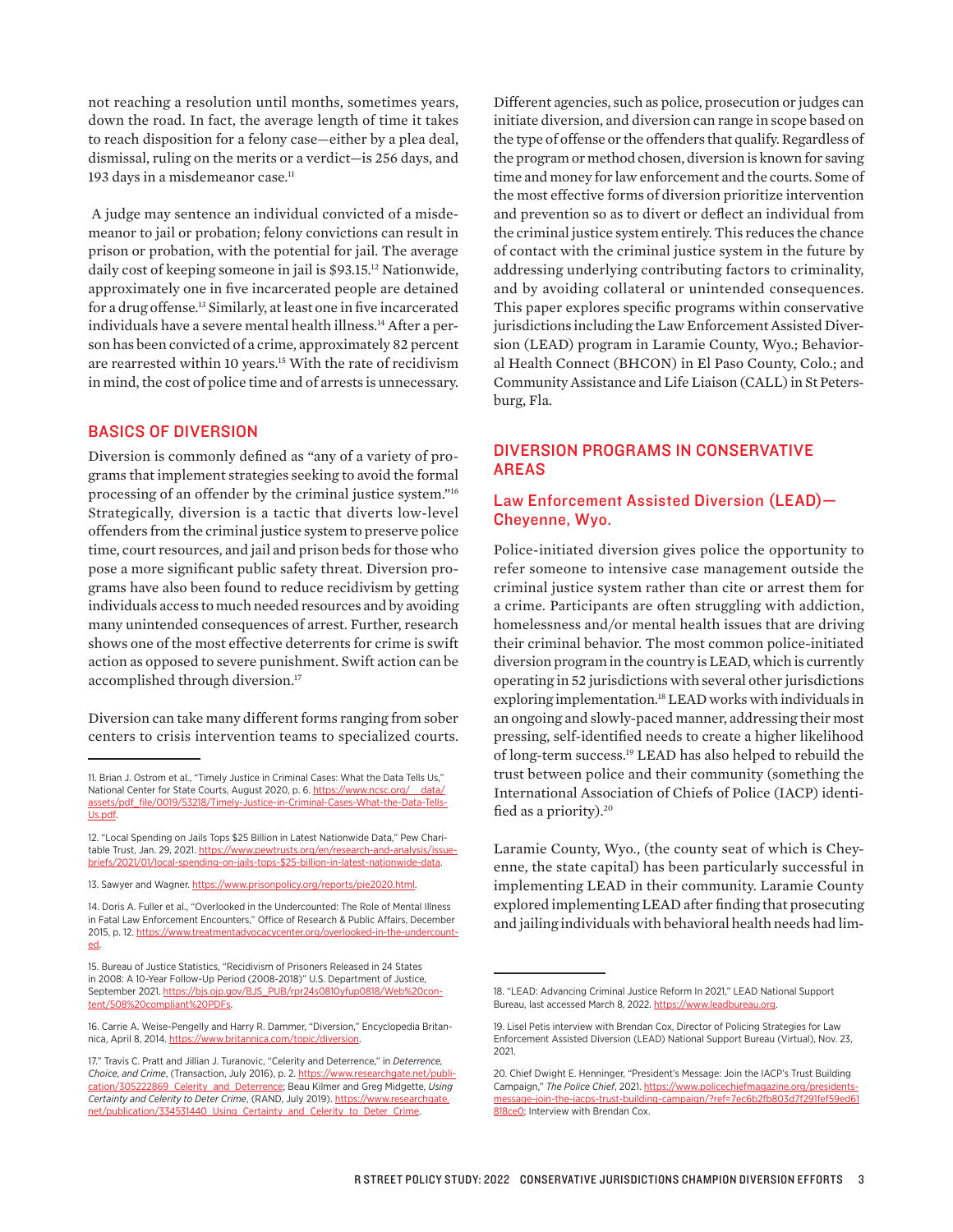ited effectiveness in improving public safety.<sup>21</sup> Rather, officials and professionals saw a "revolving door" of the same individuals.<sup>22</sup> Further, from 2010 to 2020, Cheyenne experienced a 61 percent increase in mental health calls as well as a steady increase in violent crimes.<sup>23</sup> From 2019 to 2020, Cheyenne also saw a 50 percent increase in overdose related death investigations.<sup>24</sup>

It was the Cheyenne Regional Medical Center that championed the efforts to bring community leaders together to discuss a pre-arrest diversion program in their community. Brendan Cox, Director of Policing Strategies for LEAD National Support Bureau and an ex-law enforcement officer, assisted in the discussion and exploration of bringing LEAD to Laramie County and ultimately, generated enough buy-in from law enforcement to start looking for funding.

The program is a collaboration between the Cheyenne Regional Medical Center, Cheyenne Police Department and the Laramie County Sheriff's Office (as well as Health Works and Peak Wellness), covering both the city and county jurisdictions.25 The Cheyenne Regional Medical Center obtained a grant from the U.S. Department of Justice in 2019 to fund the LEAD program for the first two years.<sup>26</sup> LEAD was officially launched in Cheyenne and Laramie County in September of 2020.27

After securing funding, key stakeholders for the program developed operating protocols and eligibility criteria for diversion based on the type of offense, residency, current criminal justice involvement/supervision, ability to give voluntary consent, demeanor and willingness of the victim to decline prosecution.<sup>28</sup> Stakeholders were firm in making sure violent individuals, those distributing drugs or exploiting minors and those not amenable to diversion (i.e. violent upon initial contact, threat to themselves or others, psychotic, etc.) would be excluded from program eligibility.<sup>29</sup>

With the implementation of LEAD, Cheyenne Police Department officers and Laramie County Sheriff deputies can refer individuals immediately to the LEAD case manager after responding to a call for service. Law enforcement can also refer someone to LEAD after the individual has been booked into jail.30 To ensure the program did not "widen the net" (involve more individuals in the criminal justice system than necessary), Laramie County's LEAD program requires two key factors among their other eligibility criteria: (1) there must be probable cause of a crime (police should not refer someone to diversion just because there is a lack of evidence of a crime) and (2) the individual must give their own voluntary consent to participate.<sup>31</sup> These requirements help ensure resources, that are already limited, are not being wasted on those who are not truly in need of services or those who are not amenable.

Once an officer refers an individual to LEAD, the LEAD case manager meets with the individual to address any acute and immediate needs, and works with the individual to design an "Individual Intervention Plan."32 This plan can include a wide range of assistance from housing to treatment to job training to childcare, but the ultimate goal for the individual is to achieve self-sufficiency and stay out of the criminal justice system.<sup>33</sup>

Data collection and sharing has been key to the success of LEAD in Laramie County. By using the same system cityand county-wide, law enforcement officers from both agencies can quickly screen an individual to see if they qualify for LEAD.<sup>34</sup> If an individual consents to taking part in LEAD, that information is also documented, so if police officers contact that same individual again, officers are immediately aware the individual is a LEAD participant and the officer can notify the LEAD case manager.<sup>35</sup> Data is also collected on individuals' success within the program.36

When the program first began, some officers were hesitant to refer individuals to LEAD. In fact, one Lieutenant at the Cheyenne Police Department feared LEAD, "wasn't holding people accountable and just allow[ed] people to screw

32. Ibid.

34. Ibid.

36. Ibid.

<sup>21.</sup> Lisel Petis, interview with Hailey Hayden, LEAD Project Case Manager, Cheyenne Police Department (Virtual), Nov. 18, 2021.

<sup>22.</sup> Ibid.

<sup>23. &</sup>quot;2020 Annual Report," Cheyenne Police Department, 2020, p. 13. [https://www.](https://www.cheyennepd.org/Education/Annual-Reports) [cheyennepd.org/Education/Annual-Reports;](https://www.cheyennepd.org/Education/Annual-Reports) "2019 Annual Report," Cheyenne Police Department, 2019. p. 13. [https://www.cheyennepd.org/files/sharedassets/police/2019](https://www.cheyennepd.org/files/sharedassets/police/2019-annual-report.pdf) [annual-report.pdf.](https://www.cheyennepd.org/files/sharedassets/police/2019-annual-report.pdf)

<sup>24. &</sup>quot;2020 Annual Report," p. 25. [https://www.cheyennepd.org/Education/Annual-](https://www.cheyennepd.org/Education/Annual-Reports)[Reports.](https://www.cheyennepd.org/Education/Annual-Reports)

<sup>25. &</sup>quot;Home," Health Works, last accessed March 8, 2022. [https://www.wyhealthworks.](https://www.wyhealthworks.org) [org](https://www.wyhealthworks.org); "Home," Volunteers of America (previously Peak Wellness), last accessed March 8, 2022.<https://www.voanr.org/pwc>; "Cheyenne receives law enforcement assisted diversion grant," Cheyenne Regional Medical Center, Nov. 22, 2019. [https://www.](https://www.wyomingnewsnow.tv/content/news/Cheyenne-receives-law-enforcement-assisted-diversion-grant-565353091.html) [wyomingnewsnow.tv/content/news/Cheyenne-receives-law-enforcement-assisted](https://www.wyomingnewsnow.tv/content/news/Cheyenne-receives-law-enforcement-assisted-diversion-grant-565353091.html)[diversion-grant-565353091.html](https://www.wyomingnewsnow.tv/content/news/Cheyenne-receives-law-enforcement-assisted-diversion-grant-565353091.html).

<sup>26.</sup> Ibid.

<sup>27.</sup> Interview with Hailey Hayden.

<sup>28. &</sup>quot;Law Enforcement Assisted Diversion (LEAD) Program - STANDARD OPERATING PROTOCOL," Cheyenne Police Department, 2022.

<sup>30.</sup> Ibid.

<sup>31.</sup> David Levinson, ed., "Net Widening," in *Encyclopedia of Crime and Punishment*, ed, Vol. 1 (SAGE Publications, Inc., 2002). [https://sk.sagepub.com/reference/crime](https://sk.sagepub.com/reference/crimepunishment/n286.xml%23:~:text=%E2%80%9CNet%20widening%E2%80%9D%20or%20%E2%80%9Cwidening,a%20greater%20number%20of%20individuals)[punishment/n286.xml#:~:text=%E2%80%9CNet%20widening%E2%80%9D%20or%20](https://sk.sagepub.com/reference/crimepunishment/n286.xml%23:~:text=%E2%80%9CNet%20widening%E2%80%9D%20or%20%E2%80%9Cwidening,a%20greater%20number%20of%20individuals) [%E2%80%9Cwidening,a%20greater%20number%20of%20individuals](https://sk.sagepub.com/reference/crimepunishment/n286.xml%23:~:text=%E2%80%9CNet%20widening%E2%80%9D%20or%20%E2%80%9Cwidening,a%20greater%20number%20of%20individuals); "Law Enforcement Assisted Diversion (LEAD) Program - STANDARD OPERATING PROTOCOL."

<sup>33.</sup> Interview with Hailey Hayden.

<sup>35.</sup> Ibid.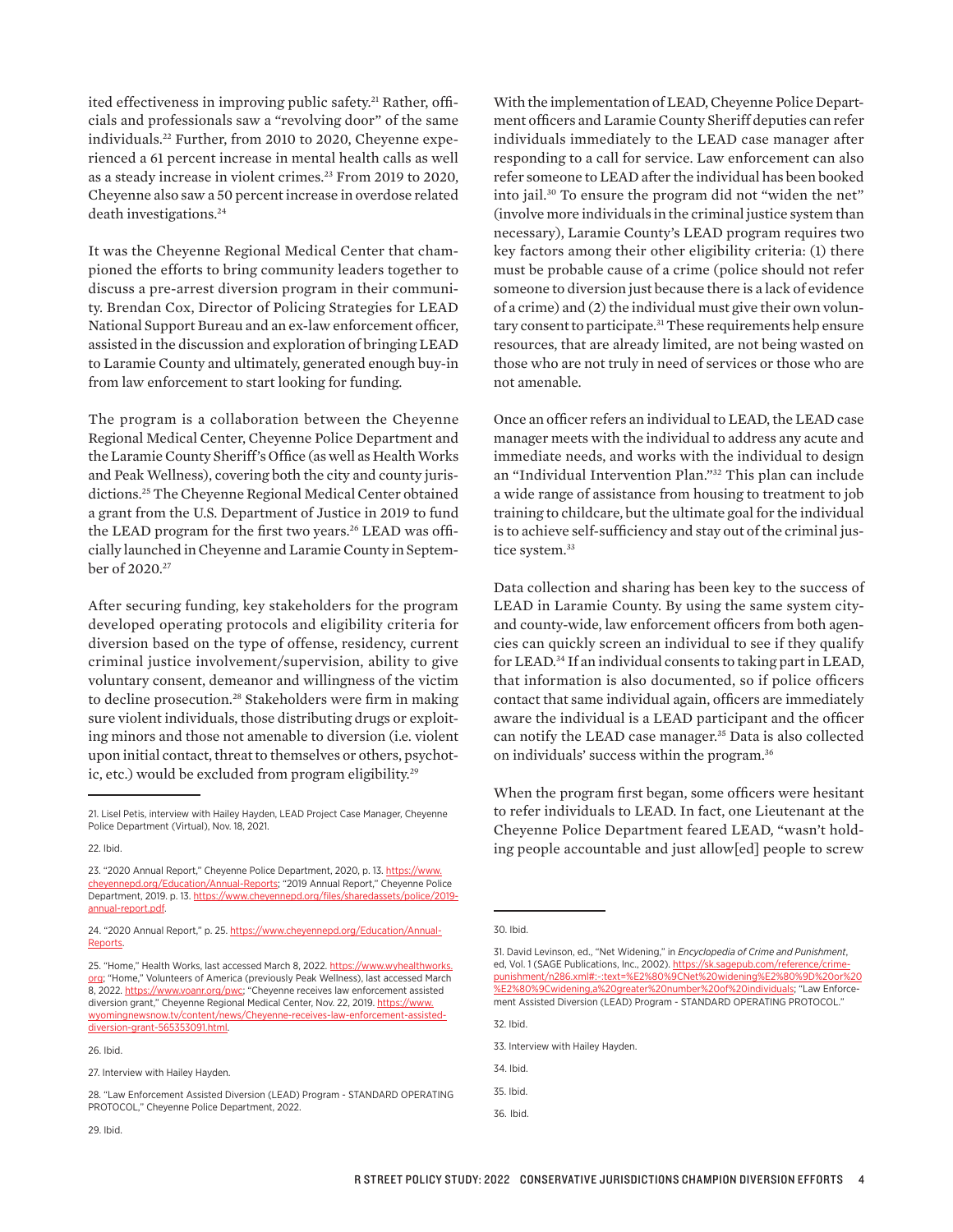up with no consequence."37 But many officers gradually saw the positive results of "frequent flyers" being able to get out of the system.<sup>38</sup> The Lieutenant that initially was a skeptic, eventually "became all in."39 Officers realized that even if individuals were being arrested, upon release they were going right back out on the streets with no support or services in place to help them change behaviors, with many returning to drug use or other destructive activities.40 LEAD has been a positive step of intervention for these individuals. In fact, officers tracked how many contacts they were having with "frequent flyers" and found after a LEAD referral, officers had not talked to many of these individuals in months.<sup>41</sup>

Officers in Laramie County also appreciate that LEAD frees up their time to deal with more serious cases. Indeed, research indicates that LEAD referrals reduce an officer's time spent on a call for service in addition to reducing responses to repeat offenders.42 In Cheyenne, arrest rates decreased significantly, saving officers the 85.8 minutes that it takes to book an individual into jail.<sup>43</sup> By diverting an individual from the criminal justice system, officers also save time on not having to appear in court to testify.

Likewise, programs like LEAD relieve some of the pressure on overcrowded jails that have long been struggling with staffing shortages.<sup>44</sup> This helps alleviate dangerous situations in detention centers as well as reduces taxpayers' cost of holding someone in jail. Ultimately, LEAD has been found to be a better use of public funds and allows resources to be used for the more violent and high-risk offenders who are threatening public safety.

LEAD can also save time and expenses for prosecuting and defense attorneys. At a time when prosecutor offices across the nation are understaffed and struggling with a heavy backlog of cases, the time saved is not just helpful but necessary to properly prosecute more complex and serious cases. Likewise, LEAD participants save time avoiding court hearings entirely, and save money avoiding the need for a defense attorney (and subsequently avoid the need for public

42. "Arrest Alternatives, Lessons from Research," IACP / UC Center for Police Research and Policy, p. 1. [https://www.theiacp.org/sites/default/files/Research%20](https://www.theiacp.org/sites/default/files/Research%20Center/Arrest%20Alternatives%20(infographic).pdf) [Center/Arrest%20Alternatives%20\(infographic\).pdf.](https://www.theiacp.org/sites/default/files/Research%20Center/Arrest%20Alternatives%20(infographic).pdf)

defender services paid for by taxpayers). By freeing up the individual's time and money, LEAD helps individuals remain employed, remain in housing and remain in the community to support their family.

The most inspiring data to come from LEAD is that the program has shown to reduce recidivism by 58 percent.<sup>45</sup> In just a year, Cheyenne has already seen positive results from their LEAD program. Pat Crank, a former U.S. Attorney, State Assistant District Attorney and Attorney General of Wyoming, with a tough-on-crime reputation became a true believer in LEAD after a family member struggling with alcoholism that resulted in criminal allegations participated in the program.46 Crank credits LEAD for saving his family member's life as well as saving taxpayers money by no longer draining the same resources (such as the hospital and the jail) time and time again due to his family member's addiction.47 Considering that many jurisdictions begin diversion programs with concerns about diverting individuals from the criminal system, research showing a reduction in LEAD participant recidivism rates is key for support.

LEAD is a collaborative partnership and can only be successfully implemented if all key community groups are at the table. That is, although it is "law enforcement assisted," LEAD is not owned by one agency and will not work without larger support from health systems and community players. The evidence is clear that in many jurisdictions without prearrest diversion programs (like LEAD), offenders are getting arrested and return to their communities with limited-to-no services. Arrest alone does not provide solutions to behavioral health (or other social) issues. LEAD fills a gap that currently exists in most communities. With its proven track record of freeing up time for officers, reducing recidivism and repairing officers' relationships with their community, other jurisdictions should explore the implementation of LEAD programs.

Table 1 below shows the eligibility criteria for someone to participate in the LEAD program in Larimer County, Wyo.

<sup>37.</sup> Lisel Petis, interview with Lieutenant Joel Hickerson Cheyenne Police Department (Phone), Jan. 25, 2021.

<sup>38.</sup> Interview with Hailey Hayden.

<sup>39.</sup> Interview with Lieutenant Joel Hickerson;

<sup>40.</sup> Interview with Brendan Cox.

<sup>41.</sup> Interview with Lieutenant Joel Hickerson;

<sup>43.</sup> Interview with Lieutenant Joel Hickerson; "Arrest Alternatives, Lessons from Research," p. 1. [https://www.theiacp.org/sites/default/files/Research%20Center/](https://www.theiacp.org/sites/default/files/Research%20Center/Arrest%20Alternatives%20(infographic).pdf) Arrestives%20(infographic).pdf.

<sup>44. &</sup>quot;America's prisons and jails: overcrowded and understaffed," *NEWSNATION*, Aug. 10, 2021. [https://www.newsnationnow.com/us-news/americas-prisons-and-jails-over](https://www.newsnationnow.com/us-news/americas-prisons-and-jails-overcrowded-and-understaffed)[crowded-and-understaffed.](https://www.newsnationnow.com/us-news/americas-prisons-and-jails-overcrowded-and-understaffed)

<sup>45. &</sup>quot;As the Nation's Courthouses Reopen, they Face Massive Backlogs in Criminal Cases," NPR, July 14, 2021. https://www.npr.org/2021/07/13/1015526430/th [nations-courthouses-confront-massive-backlogs-in-criminal-cases](https://www.npr.org/2021/07/13/1015526430/the-nations-courthouses-confront-massive-backlogs-in-criminal-cases); Nelson O. Bunn, Jr., "Overworked and Understaffed: The Shifting Landscape in Local Prosecutor Caseloads," National District Attorneys Association, Feb. 24, 2020. [https://ndaajus](https://ndaajustice.medium.com/overworked-and-understaffed-the-shifting-landscape-in-local-prosecutor-caseloads-122f7ef5e4f1)[tice.medium.com/overworked-and-understaffed-the-shifting-landscape-in-local](https://ndaajustice.medium.com/overworked-and-understaffed-the-shifting-landscape-in-local-prosecutor-caseloads-122f7ef5e4f1)[prosecutor-caseloads-122f7ef5e4f1](https://ndaajustice.medium.com/overworked-and-understaffed-the-shifting-landscape-in-local-prosecutor-caseloads-122f7ef5e4f1); Susan E. Collins et al., "Seattle's Law Enforcement Assisted Diversion (LEAD): Program effects on recidivism outcomes," Evaluation and Program Planning, 2017. https://www.leadbureau.org/\_files/ugd/6f124f\_f4eed992 [aff402f88ddb4a649a9f5e6.pdf](https://www.leadbureau.org/_files/ugd/6f124f_f4eed992eaff402f88ddb4a649a9f5e6.pdf).

<sup>46.</sup> Lisel Petis, interview with Pat Crank, former Wyoming Attorney General (Phone), Jan. 18, 2022.

<sup>47.</sup> Ibid.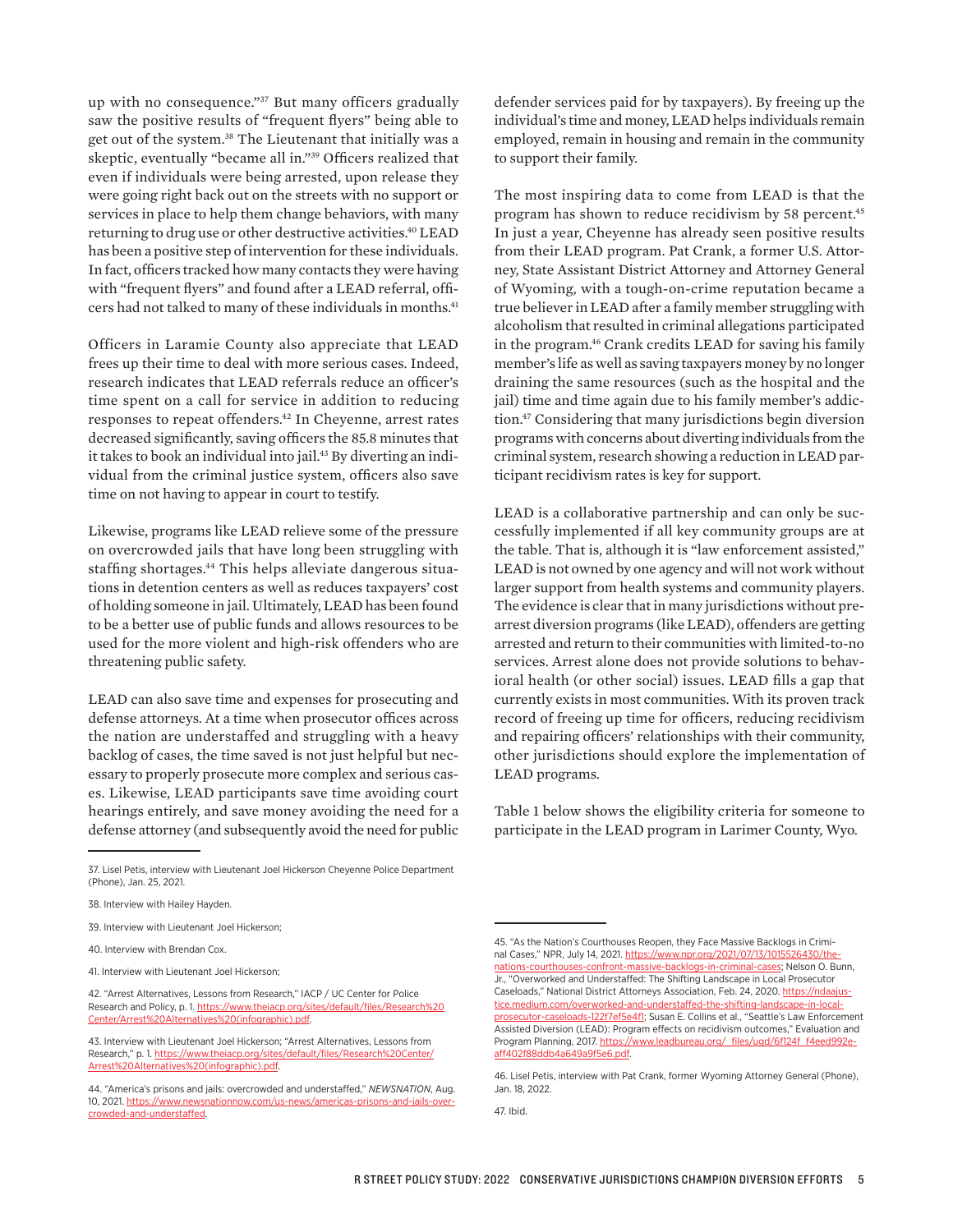#### TABLE 1: PARTICIPANT ELIGIBILITY FOR LEAD

| 1. The individual has resided in Laramie County for the 12 months preceeding<br>LEAD referral.                                         |
|----------------------------------------------------------------------------------------------------------------------------------------|
| 2. Possession of or under the influence of any controlled substance or other<br>prohibited substance.                                  |
| 3. The individual has committed a non-violent misdemeanor(s); for example:                                                             |
| a. Shoplifting (no restitution)                                                                                                        |
| b. Trespassing                                                                                                                         |
| c. Chronic public intoxication                                                                                                         |
| 4. An individual working as a commercial sex worker.                                                                                   |
| 5. Individuals cannot pose a safety risk at the time of diversion.                                                                     |
| 6. In cases where a victim exists, the victim must be willing to decline prosecution<br>in order to allow the invidual access to LEAD. |
|                                                                                                                                        |

Source: "Law Enforcement Assisted Diversion (LEAD) Program – ELEGIBILITY AND DIVERTED CHARGES," Cheyenne Police Department, 2022.

#### Co-responder - El Paso County, Colo.

There has been a growing overreliance on police to respond to mental health calls and homelessness issues. Yet, law enforcement generally does not have the expert training or resources to adequately handle such calls. In an effort for law enforcement to better assist in these situations, many communities have implemented co-responder programs. In a co-responder model, a behavioral health clinician (and in some models, emergency medical personnel) accompany law enforcement on patrol.48 The law enforcement officer also receives specific "Crisis Intervention Training."49 Bringing behavioral health experts to assist police officers on calls for service allows immediate, on-scene support to an individual in need, which often diverts individuals from the criminal justice system. This differs from police-led diversion (like LEAD) which usually provides support after police contact. Even with the increased services provided by a co-responder team at the time of contact, research shows co-responder programs reduce the overall time spent on a call from 185 minutes to 136 minutes.<sup>50</sup>

Co-responder programs have also been found to increase safety for both the individual encountered by police as well as the officer themselves. One study found that a minimum of one in four police shootings involve an individual with a serious mental illness.51 Further, the risk of being killed by a police officer is 16 times higher for someone with an untreated, serious mental illness than someone without such an illness.52

Co-responder programs also reduce use of force by an officer from 12.1 percent of cases to 4.2 percent.<sup>53</sup> Likewise, Crisis Intervention Training has resulted in a significant reduction of officer injuries during mental health crisis calls.<sup>54</sup>

Approximately five years ago in El Paso County, Colo. (the county seat of which is Colorado Springs), the El Paso County jail was out of bed space. The El Paso County Sheriff was faced with either finding a way to reduce the average daily jail population, or asking voters to fund a larger jail facility.55 The Sheriff put together a team to look at every possible solution to safely lower the jail population.<sup>56</sup> He did not want to go to taxpayers until he did everything he could first.<sup>57</sup> It was during this exploration of options, that the group identified that a growing number of incarcerated individuals were suffering from a mental health illness.<sup>58</sup> Further, these individuals were often released, into the community without treatment, treatment plans or ongoing monitoring, which resulted in subsequent arrests.59 The Sheriff ultimately concluded that they needed to "find a way to interrupt that cycle of recidivism by keeping individuals from going to jail in the first place."<sup>60</sup>

In response to these concerns, the Sheriff's Office formed a strategic partnership with El Paso County Public Health to form their own co-responder program, named Behavioral Health Connect Unit (BHCON), in 2017 with a five year grant from the Colorado Department of Human Services.<sup>61</sup> The BHCON team consists of a mental health clinician who rides along with a sheriff's deputy during patrol.<sup>62</sup> The team responds to mental health crisis calls as well as low-level crimes in which it is clear the individual's mental health crisis—rather than criminal intent—was the cause for the criminal act (for instance someone trespassing on property because they do not know where they are).<sup>63</sup>

56. Ibid.

57. Ibid.

58. Ibid.

59. Ibid.

60. Ibid.

52. Ibid., p. 12.

<sup>48.</sup> Bureau of Justice Assistance, "Types of PMHC Programs," Department of Justice. <https://bja.ojp.gov/program/pmhc/learning#types-of-pmhc-programs>.

<sup>49. &</sup>quot;What is CIT?," CIT International, last accessed March 10, 2022. [https://www.citint](https://www.citinternational.org/What-is-CIT)[ernational.org/What-is-CIT](https://www.citinternational.org/What-is-CIT).

<sup>50. &</sup>quot;Assessing the Impact of Co-Responder Team Programs: A Review and Research," IACP / UC Center for Police Research and Policy, March 2021, p. 10. [https://www.](https://www.theiacp.org/sites/default/files/IDD/Review%20of%20Co-Responder%20Team%20Evaluations.pdf) [theiacp.org/sites/default/files/IDD/Review%20of%20Co-Responder%20Team%20](https://www.theiacp.org/sites/default/files/IDD/Review%20of%20Co-Responder%20Team%20Evaluations.pdf) [Evaluations.pdf](https://www.theiacp.org/sites/default/files/IDD/Review%20of%20Co-Responder%20Team%20Evaluations.pdf).

<sup>51.</sup> Fuller et al., p. 12. [https://www.treatmentadvocacycenter.org/overlooked-in-the](https://www.treatmentadvocacycenter.org/overlooked-in-the-undercounted)[undercounted.](https://www.treatmentadvocacycenter.org/overlooked-in-the-undercounted)

<sup>53. &</sup>quot;Assessing the Impact of Co-Responder Team Programs," p. 16. [https://www.](https://www.theiacp.org/sites/default/files/IDD/Review%20of%20Co-Responder%20Team%20Evaluations.pdf) [theiacp.org/sites/default/files/IDD/Review%20of%20Co-Responder%20Team%20](https://www.theiacp.org/sites/default/files/IDD/Review%20of%20Co-Responder%20Team%20Evaluations.pdf) [Evaluations.pdf.](https://www.theiacp.org/sites/default/files/IDD/Review%20of%20Co-Responder%20Team%20Evaluations.pdf)

<sup>54. &</sup>quot;Crisis Intervention Team (CIT) Programs," National Alliance on Mental Illness, last accessed March 10, 2022. [https://www.nami.org/Advocacy/Crisis-Intervention/Crisis-](https://www.nami.org/Advocacy/Crisis-Intervention/Crisis-Intervention-Team-(CIT)-Programs)[Intervention-Team-\(CIT\)-Programs](https://www.nami.org/Advocacy/Crisis-Intervention/Crisis-Intervention-Team-(CIT)-Programs).

<sup>55.</sup> Lisel Petis, interview with Sheriff Bill Elder, El Paso County Sheriff's Office (Phone), Jan. 25, 2022.

<sup>61. &</sup>quot;BHCON Unit," El Paso County Sheriff's Office, last accessed March 10, 2022. [https://www.epcsheriffsoffice.com/sections-law-enforcement-bureau/patrol-division/](https://www.epcsheriffsoffice.com/sections-law-enforcement-bureau/patrol-division/bhcon-unit) [bhcon-unit.](https://www.epcsheriffsoffice.com/sections-law-enforcement-bureau/patrol-division/bhcon-unit)

<sup>62.</sup> Lisel Petis, Interview with Carey Boelter, Behavioral Health Programs Manager, BHCON Co-Responder Program (Virtual), Dec. 2, 2021.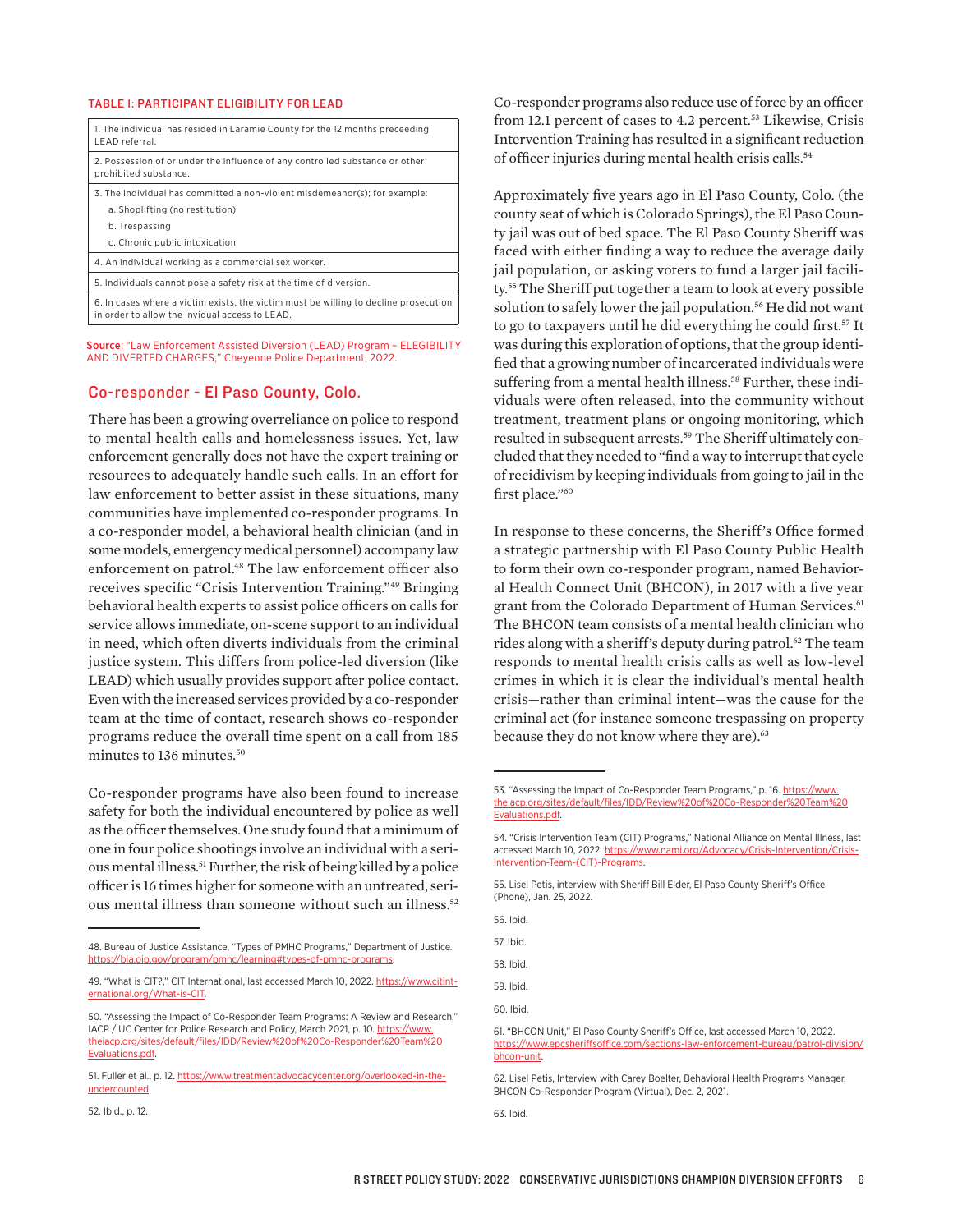This immediate response to someone in crisis has shown a reduction of expensive arrests and jail admissions as well as a reduction in mandatory psychiatric holds (often referred to as a "72-hour hold") that are often done in hospitals.<sup>64</sup> In 2021, BHCON responded to 1,154 calls for service. From those calls, BHCON diverted 99 percent from jail and 85 percent from the emergency department.<sup>65</sup> At a time when hospitals are having to divert patients (due largely to COVID-19), saving hospital space is essential. BHCON has also relieved law enforcement of having to rely on the jail as a de facto mental health facility when an individual does not meet the threshold for a mandatory psychiatric hold.<sup>66</sup>

Co-responder programs have also been effective at deescalating intense, crisis situations as well as reducing repeat calls for service for the same individual.<sup>67</sup> In El Paso County, law enforcement immediately found BHCON freed up their time to do the things their community expected them to do, like proactively patrol areas to reduce crime and intervene and investigate serious crimes that have taken place.<sup>68</sup> In fact, in 2021, BHCON was able to release 794 law enforcement "cover cars" back into service, which are non-co-responding law enforcement patrol officers who have responded to a scene.69 Law enforcement officers have already shown support for BHCON because they never expected their job to be treating mental health illnesses and are fearful of having to use force in such situations.70

BHCON attributes their success largely to the groundwork they laid before they started the program. First, the team gathered key information such as current calls for service and detailed which of those calls were noncriminal, were mental health crises, resulted in jail, or resulted in hospitalization alongside information such as the number of individuals in jail suffering from mental health issues. They then provided this information to elected officials and the community.71 Disseminating the information allowed BHCON

66. Interview with Sheriff Bill Elder.

67. Krider et al., p. 3. [https://www.theiacp.org/sites/default/files/SJCResponding%20](https://www.theiacp.org/sites/default/files/SJCResponding%20to%20Individuals.pdf) [to%20Individuals.pdf](https://www.theiacp.org/sites/default/files/SJCResponding%20to%20Individuals.pdf).

to ensure people understood the issues and to address any concerns head on.

For example, when BHCON first explored the program, there were concerns from the community about whether it was safe for a civilian responder to respond to the scene of an alleged criminal call for service.<sup>72</sup> However, civilian responders (often social workers and clinicians) pointed out that they were often going into the homes of people without an officer nearby prior to this program so the safety consideration had not really shifted.73 If anything, BHCON civilian responders have stated they may even feel safer because an officer was with them on scene, and BHCON's flawless track record for safety of the civilian responders supports this notion.<sup>74</sup> To ensure safety, BHCON civilian responders take several safety precautions: they wear ballistic vests, they let law enforcement clear a scene before they approach and they listen to police commands to leave for safety when instructed.75 The BHCON team also arrives in an unmarked car so as not to escalate a situation upon arrival.<sup>76</sup>

BHCON currently only has two co-responder teams that serve the 2,130 square miles of El Paso County.<sup>77</sup> This limited number of co-responder teams is not due to a lack of need, but rather a lack of funding.78 Thankfully, BHCON has been able to work collaboratively with many of the municipalities within the county to help provide coverage and eliminate redundancy.79 This includes the City of Colorado Springs who funds and operates their own co-responder program for their municipality within El Paso County of approximately 450,000 people.80 However, when coverage does fall short, the BHCON team provides assistance via phone.<sup>81</sup>

With the rise in mental health crises across the country, the co-responder model has become a key tool in many law enforcement agencies.<sup>82</sup> Indeed, an increasing number of communities across the nation have supported similar coresponder programs. To reduce pressure on police, jails and hospitals alike, while also increasing safety for police and

| 72. Ibid.                                      |
|------------------------------------------------|
| 73. Ibid.                                      |
| 74. Ibid.                                      |
| 75. Ibid.                                      |
| 76. Ibid.                                      |
| 77. Ibid.                                      |
| 78. Ibid.                                      |
| 79. Ibid.                                      |
| <b>TEL: 10</b><br>$\cap \cap$ $\cup \cap$<br>. |

<sup>80. &</sup>quot;Community and Public Health (CARES)," City of Colorado Springs, last accessed March 10, 2022. [https://coloradosprings.gov/fire-department/page/community-and](https://coloradosprings.gov/fire-department/page/community-and-public-health-cares)[public-health-cares](https://coloradosprings.gov/fire-department/page/community-and-public-health-cares).

82. "The State of Mental Health in America," Mental Health America, 2022. [https://](https://www.mhanational.org/issues/state-mental-health-america) [www.mhanational.org/issues/state-mental-health-america.](https://www.mhanational.org/issues/state-mental-health-america)

<sup>64.</sup> Leslie C. Hedman et al., "State Laws on Emergency Holds for Mental Health Stabilization," *Psychiatry Online*, Feb., 29, 2016. [https://ps.psychiatryonline.org/doi/10.1176/](https://ps.psychiatryonline.org/doi/10.1176/appi.ps.201500205) [appi.ps.201500205;](https://ps.psychiatryonline.org/doi/10.1176/appi.ps.201500205) Ashley Krider et al., "Responding to Individuals in Behavioral Health Crisis via Co-Responder Models: The Roles of Cities, Counties, Law Enforcement, and Providers," Policy Research, Inc. and National League of Cities, January 2020, p. 3. [https://www.theiacp.org/sites/default/files/SJCResponding%20to%20](https://www.theiacp.org/sites/default/files/SJCResponding%20to%20Individuals.pdf) [Individuals.pdf](https://www.theiacp.org/sites/default/files/SJCResponding%20to%20Individuals.pdf).

<sup>65. &</sup>quot;2020 Report," El Paso County Sheriff's Office BHCON Co-Responder Team, 2020. [https://www.epcsheriffsoffice.com/sites/default/files/resources/resources/BHCON-](https://www.epcsheriffsoffice.com/sites/default/files/resources/resources/BHCONCY2020Report.pdf)[CY2020Report.pdf](https://www.epcsheriffsoffice.com/sites/default/files/resources/resources/BHCONCY2020Report.pdf).

<sup>68.</sup> Interview with Carey Boelter.

<sup>69. &</sup>quot;2020 Report." [https://www.epcsheriffsoffice.com/sites/default/files/resources/](https://www.epcsheriffsoffice.com/sites/default/files/resources/resources/BHCONCY2020Report.pdf) [resources/BHCONCY2020Report.pdf.](https://www.epcsheriffsoffice.com/sites/default/files/resources/resources/BHCONCY2020Report.pdf)

<sup>70.</sup> Interview with Carey Boelter.

<sup>71.</sup> Ibid.

<sup>81.</sup> Interview with Carey Boelter.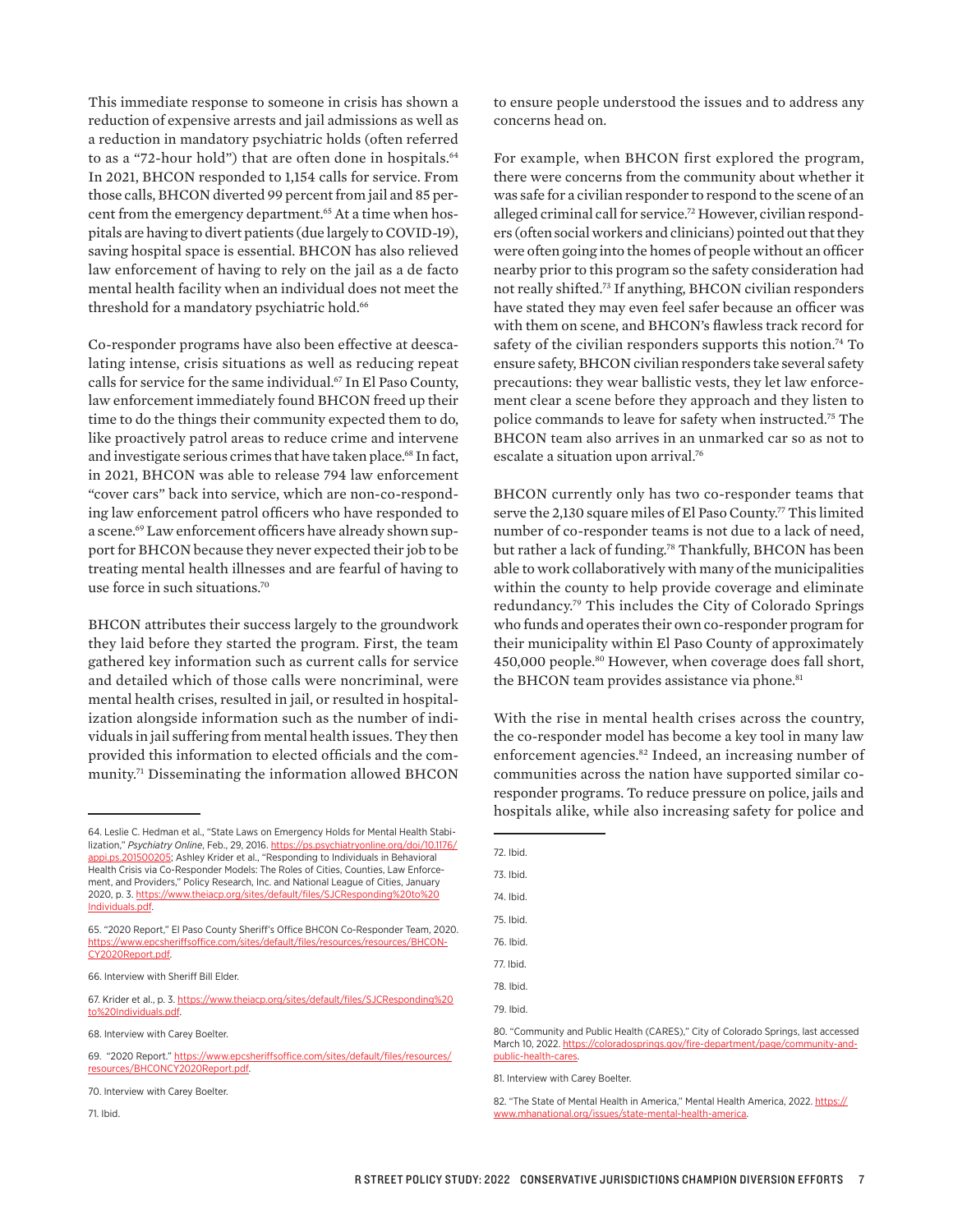#### FIGURE 1: BEHAVIORAL HEALTH CONNECT CALL FLOW



those they are encountering, other jurisdictions should look at establishing a co-responder program in their community.

Figure 1 above shows the BHCON call flow for when a mental health call for service comes in through 9-1-1.

The grant for BHCON from the Colorado Department of Human Services expires in the summer of 2022, but the team is committed to finding funding from other areas if the grant does not get renewed.<sup>83</sup>

### Community Responders - St Petersburg, Fla.

Too often, law enforcement is responding to noncriminal calls for service when their presence is not necessary. Community Responders (or Civilian Response) takes the

co-responder model and removes the police officer entirely from responding. That is, community responders divert individuals from the criminal justice system by having trained, non-law enforcement professionals respond to certain calls for service that do not require a gun and a badge. This model is the most effective at reserving police resources for the most dangerous crimes while also lowering the potential of escalating a situation by removing the mere presence of law enforcement.<sup>84</sup> Instead, dispatch requests community responders, who have backgrounds and specific training to help in situations where behavioral health and/or social concerns are the prominent issue, to respond to these calls.

While co-responder programs have become fairly common, community responder programs are rarer. However, as police departments struggle with staffing shortages exacerbated by COVID-19 and negative public sentiment toward police, law enforcement agencies are exploring more effective ways to address mental health calls that preserve police resources. The community responder model is one such strategy.<sup>85</sup> Indeed, law enforcement officers are being stretched thin by dispatch calls where neither a crime nor violent individual is present. Studies have found approximately 20 percent of calls for service are for behavioral issues, and police officers spend approximately 32-37 percent of time on "noncriminal" calls.<sup>86</sup> Oftentimes, these calls come in the form of welfare checks, homeless complaints and intoxication in public. These types of calls have impeded officers' ability to respond to more serious crimes as well as reduced their ability to proactively build relationships with their community*.* 

St. Petersburg, Fla., is one such jurisdiction that decided to move forward with a community responder model. In 2019, their police department partnered with a local nonprofit to form Community Assistance and Life Liaison "CALL".87 Under the CALL model, clinical staff and community navigators respond to calls such as panhandling, truancy, welfare checks, mental health holds and disputes between

<sup>84. &</sup>quot;Responding to Persons Experiencing a Mental Health Crisis," IACP Law Enforcement Policy Center, August 2018, p. 2. [https://www.theiacp.org/sites/default/](https://www.theiacp.org/sites/default/files/2018-08/MentalIllnessBinder2018.pdf) [files/2018-08/MentalIllnessBinder2018.pdf.](https://www.theiacp.org/sites/default/files/2018-08/MentalIllnessBinder2018.pdf)

<sup>85.</sup> Meghan Roos, "America's Most Dangerous Cities Grapple with Police Shortfall in Recruitment, Retention," *Newsweek*, Dec. 17, 2021. [https://www.newsweek.com/](https://www.newsweek.com/top-us-crime-cities-grapple-police-shortfall-recruitment-retention-1660779) [top-us-crime-cities-grapple-police-shortfall-recruitment-retention-1660779;](https://www.newsweek.com/top-us-crime-cities-grapple-police-shortfall-recruitment-retention-1660779) Ahtra Elnashar, "Police Officer Shortage Part of 8-year Nationwide Trend," ABC 7 News, April 30, 2021. [https://wjla.com/news/nation-world/police-officer-shortage-part-of-](https://wjla.com/news/nation-world/police-officer-shortage-part-of-8-year-nationwide-trend)[8-year-nationwide-trend.](https://wjla.com/news/nation-world/police-officer-shortage-part-of-8-year-nationwide-trend)

<sup>86.</sup> Amy C. Watson et al., "Improving Police Response to Persons with Mental Illness: A Multi-level Conceptualization of CIT," *International Journal of Law and Psychology*: 31:4 (2008), pp. 359-368. [https://www.ncbi.nlm.nih.gov/pmc/articles/PMC2655327;](https://www.ncbi.nlm.nih.gov/pmc/articles/PMC2655327) Asher and Horwitz. [https://www.nytimes.com/2020/06/19/upshot/unrest-police](https://www.nytimes.com/2020/06/19/upshot/unrest-police-time-violent-crime.html)[time-violent-crime.html](https://www.nytimes.com/2020/06/19/upshot/unrest-police-time-violent-crime.html).

<sup>87. &</sup>quot;About the Gulf Coast JFCS," Gulf Coast Jewish Family and Community Services, 2022.<https://gulfcoastjewishfamilyandcommunityservices.org/about>; St Petersburg Police Department, "Significant Change in Police Response," Press Release, July 9, 2020. https://police.stpete.org/2020/july/09/significantChangeInPoliceResponse [html.](https://police.stpete.org/2020/july/09/significantChangeInPoliceResponse.html)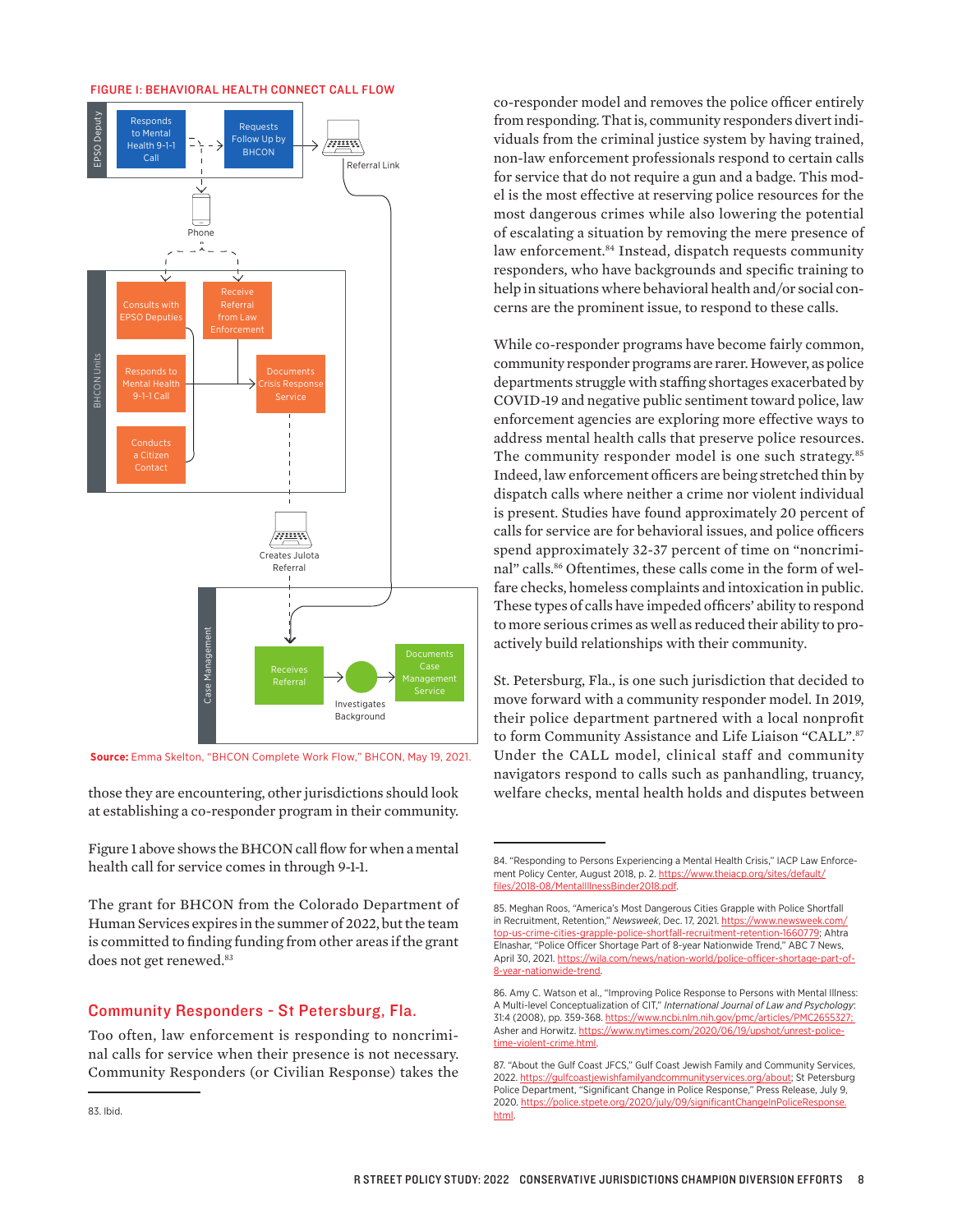neighbors.88 When initiating the program, the St. Petersburg Police Department believed such a program could respond to approximately 12,700 calls for service, diverting such individuals from the criminal justice system.89 By diverting these calls, the Police Department also estimated they would no longer need the 25 new police officers the City of St Petersburg had previously committed to, saving the city approximately \$3.8 million.<sup>90</sup>

St. Petersburg Police Chief, Anthony Holloway, championed the effort to start the CALL program. Chief Holloway's motivation to launch the program stemmed from several recurring questions: why are police responding to mental health calls and who could handle these calls better than police?91 Chief Holloway understood individuals with specialized training in behavioral health could greatly assist law enforcement by taking these calls for service.<sup>92</sup> CALL officially launched in January 2021 as a nine-month pilot and has already shown incredible success.<sup>93</sup>

Within the first 100 days, the CALL team made more than 1,000 contacts and a total of 3,000 contacts after six months.<sup>94</sup> In 93 percent of CALL responses, CALL did not need law enforcement.95 Law enforcement has already saved considerable time with CALL responding to these calls for service because officers no longer need to take repeat calls from someone suffering from mental health instability or sit with someone for hours in a hospital during a psychiatric evaluation and/or mandatory hold.96 In fact, CALL provided services to one "frequent caller" who made 110 calls for service to dispatch in one week and is no longer using emergency services to meet her needs after working with CALL.97 CALL has also been able to take calls for service such as a "caller says her neighbor is posting untrue things about her on the Nextdoor app" or a "caller says their 14 y[ear] old daughter keeps entering parents' bedroom and doesn't respect privacy," to which law enforcement would have previously needed to respond.<sup>98</sup>

#### 90. Ibid.

91. Lisel Petis, interview with Chief Anthony Holloway, St Petersburg Police Department (Phone), Dec. 1, 2021.

92. Ibid.

93. "Community Assistance Life Liaison (CALL)," City of St. Petersburg Police Department, last accessed March 9, 2022. <https://police.stpete.org/call/index.html>.

94. Kate Oberdorfer, "One Hundred Days in, CALL Program is a Success," *Catalyst*, May 13, 2021. [https://stpetecatalyst.com/one-hundred-days-in-call-program-is-a](https://stpetecatalyst.com/one-hundred-days-in-call-program-is-a-success)[success;](https://stpetecatalyst.com/one-hundred-days-in-call-program-is-a-success) "Community Assistance & Life Liaison (CALL) Program" (PowerPoint), St Petersburg Police and Gulf Coast JFCS, 2021.

98. "Community Assistance & Life Liaison (CALL) Program."

While CALL prioritizes on scene de-escalation and immediately linking individuals to services, the CALL team believes a lot of their success is due to the follow-up services provided to individuals they served.<sup>99</sup> Approximately 60 percent of individuals encountered by CALL attend a follow-up visit or access coordinated service.100 Officers also refer individuals to CALL for follow-up services (in cases that community responders were not called to the scene).<sup>101</sup>

Similar to El Paso County's BHCON, CALL faced concerns of safety for the responders. Due to these concerns, the CALL team started off responding to calls for service with officers from the Police Assisting The Homeless (PATH) unit.102 Once CALL and law enforcement believed a police officer was not necessary on site for safety, CALL started responding only when there was an officer in the vicinity (or requested to respond on scene).103 But after a couple months, the team was responding to calls on their own, without any safety concerns or issues.<sup>104</sup>

CALL civilian responders are highly trained in not only their trade, but also in how to identify dangerous situations. CALL responders will never remain on scene if there is a weapon, and law enforcement has encouraged the CALL team to follow their gut if a situation does not feel right.<sup>105</sup> CALL can also decline responding to a call if they have a safety concern.<sup>106</sup> But as the CALL team explains, these circumstances are not any more dangerous than the work they were already doing when they would go into people's homes (without police) to provide services.<sup>107</sup> Now, CALL civilian responders can quickly call officers for back-up if needed. The civilian responders also trust and respect there are certain situations in which law enforcement is necessary to keep a situation safe.

One Lieutenant of the St. Petersburg Police Department also pointed out that law enforcement "also needed to look at the citizen's safety" and that the presence of a uniformed officer could easily escalate a situation.<sup>108</sup> The CALL's team expertise in deescalating a situation and to do qualitative and quantitative assessments of an individual on scene can help ensure

- 103. "Community Assistance & Life Liaison (CALL) Program."
- 104. Ibid: Interview with Tianna Audet.
- 105. Interview with Tianna Audet.
- 106. Interview with Lieutenant Charles Coeyman and Megan McGee.
- 107. Interview with Tianna Audet.
- 108. Interview with Lieutenant Charles Coeyman and Megan McGee.

<sup>88.</sup> Lisel Petis, interview with Tianna Audet, CALL Program Director (Virtual), Nov. 24, 2021.

<sup>89.</sup> St Petersburg Police Department. [https://police.stpete.org/2020/july/09/signifi](https://police.stpete.org/2020/july/09/significantChangeInPoliceResponse.html)[cantChangeInPoliceResponse.html.](https://police.stpete.org/2020/july/09/significantChangeInPoliceResponse.html)

<sup>95. &</sup>quot;Community Assistance and Life Liaison Pilot Evaluation Report."

<sup>96.</sup> Interview with Tianna Audet.

<sup>97.</sup> Ibid.

<sup>99.</sup> Interview with Tianna Audet.

<sup>100. &</sup>quot;Community Assistance and Life Liaison Pilot Evaluation Report."

<sup>101.</sup> Lisel Petis, interview with Lieutenant Charles Coeyman and Megan McGee, Police Special Projects Manager, St Petersburg Police Department (Phone), Jan. 26, 2022.

<sup>102.</sup> Interview with Tianna Audet.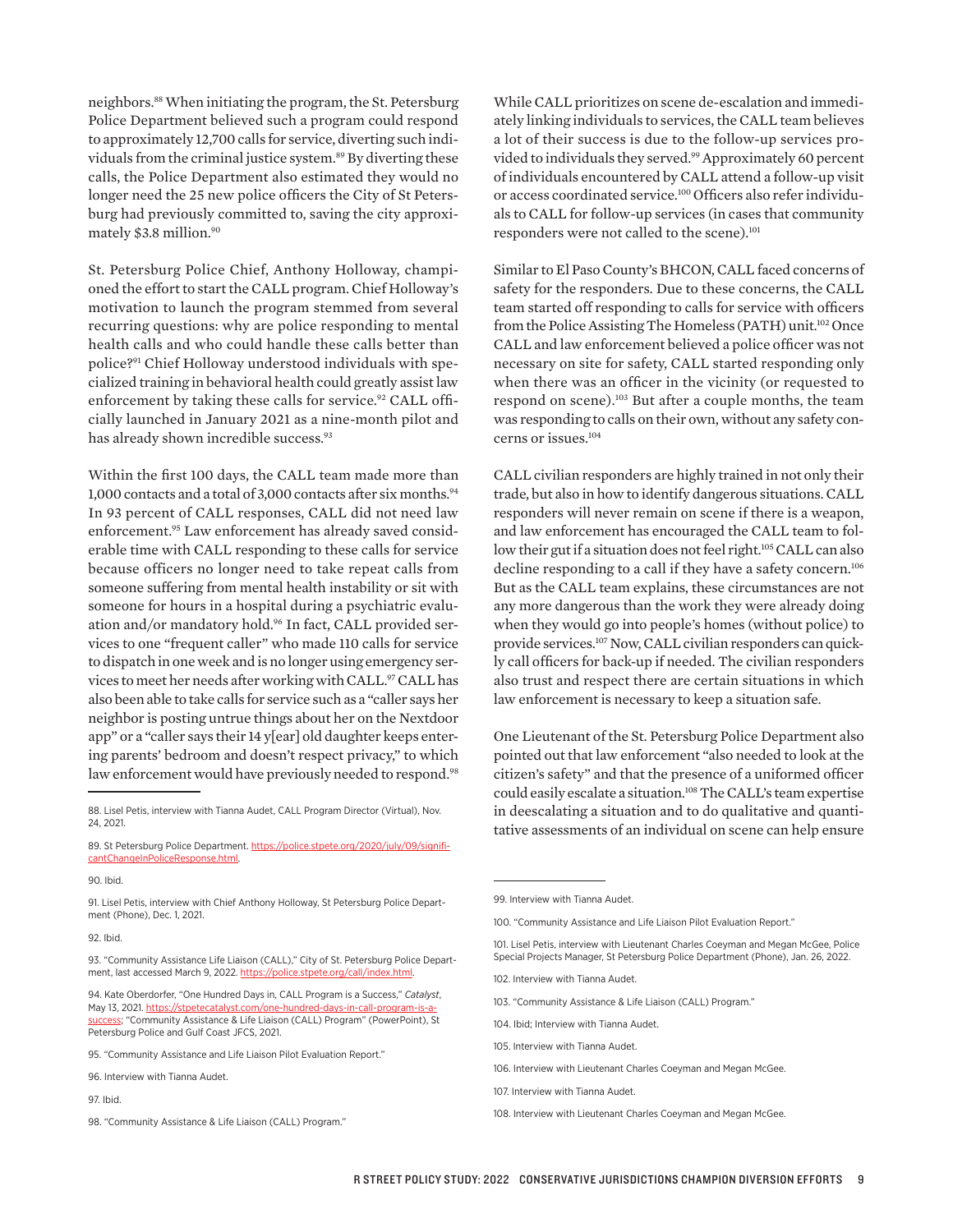#### FIGURE 2: COMMUNITY ASSISTANCE & LIFE LIAISON CALL FLOW



the safety of the individual and the CALL team members.<sup>109</sup> That trust and respect seem to flow both ways, as police offi-

cers have also requested CALL to respond on scene in cases where dispatch requested law enforcement respond first.<sup>110</sup> In fact, outside of calls directly from dispatch to CALL, 63 percent of officers reported using the CALL program in some capacity during the nine-month pilot.<sup>111</sup> Overall, St. Petersburg has found law enforcement buy-in has exceeded expectations.<sup>112</sup>

With no safety concerns materializing and data-backed success, the St. Petersburg City Council unanimously voted to extend the CALL program for an additional two years.<sup>113</sup> Other police agencies and municipalities across the country have also contacted the CALL team wanting to replicate

109. Ibid.

112. Ibid.

their model.114 CALL has been able to share their successes, areas to improve and how other communities can initiate their own program.<sup>115</sup>

While community responder programs are not common, an increase in violent crime, law enforcement staffing shortages and overcrowded jails and hospitals makes this diversion model more useful now than ever. The ability to prioritize law enforcement time for more serious calls, better deescalate crisis situations and increase access to services for those suffering from mental health illnesses is a compelling reason to evaluate bringing a co-responder program to a community.

Figure 2 above shows the Community Assistance & Life Liaison call flow for when a mental health call is referred to the CALL team.

### OVERCOMING CHALLENGES TO DIVERSION

While many law enforcement agencies and local elected officials seem to be open to the idea of diversion tactics, many jurisdictions face hurdles when it comes to implementa-

115. Ibid.

<sup>110.</sup> Interview with Tianna Audet.

<sup>111. &</sup>quot;Community Assistance and Life Liaison Pilot Evaluation Report."

<sup>113. &</sup>quot;Regular Session of the City Council Held at City Hall," City of St. Petersburg, Aug. 19, 2021, p. 212. [https://onlinedocs-councilminutes.stpete.org/File.](https://onlinedocs-councilminutes.stpete.org/File.ashx?id=10313747&v=1&x=pdf) [ashx?id=10313747&v=1&x=pdf](https://onlinedocs-councilminutes.stpete.org/File.ashx?id=10313747&v=1&x=pdf).

<sup>114. &</sup>quot;Community Assistance and Life Liaison Pilot Evaluation Report."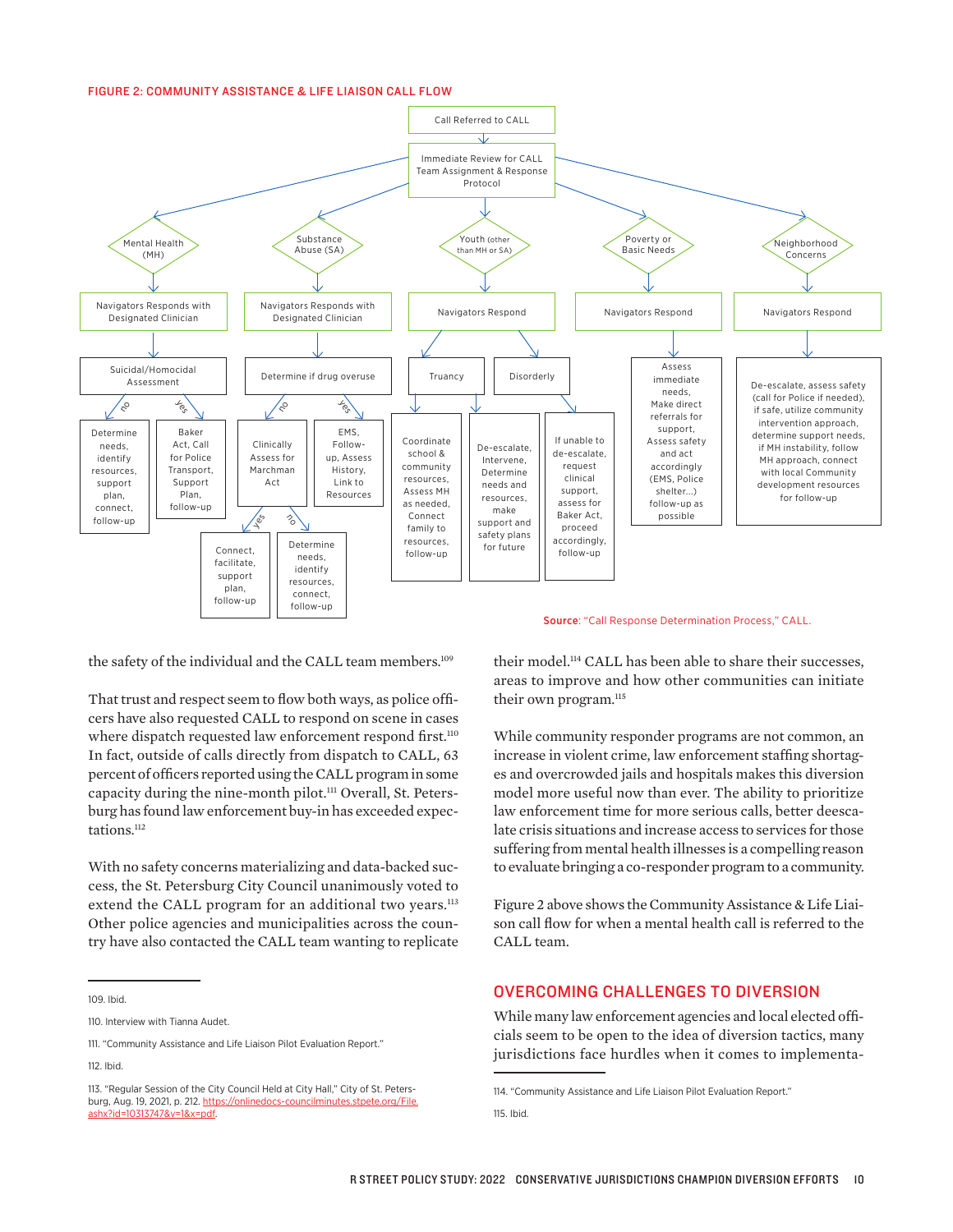tion. Even with proven success, available funding and law enforcement buy-in, concerns of logistics, safety and funding can create hurdles when implementing such programs.

### **Logistics**

Creating a new program when law enforcement and mental health agencies are already facing staffing shortages and other stressors can seem overwhelming. Communities may have questions around where to start, who to engage and how to ensure community buy-in. These questions are appropriate as collaboration and community buy-in are key components to the success of these diversion programs. However, most programs followed the same action steps to get up and running:

- 1. Identify a champion: There needs to be an individual in the community who helps champion the efforts of exploring diversion options. Often this is a police chief or sheriff, but other jurisdictions have had a medical professional, district attorney or city council member push these ideas forward. The champion should have both the energy and the connections to bring key stakeholders together to explore diversion options.
- 2. Collect data: There should be a strong understanding of the need for such a diversion program. Data to be gathered includes average calls for service in a year, the percentage of those calls that are behavioral health calls or noncriminal calls; percentage of calls that result in jail or hospitalization; current jail population and any overcrowding issues; number of cases charged per year and percentage of those cases dismissed and the average length of time of a case to go from arrest to disposition. Information should also be collected about service area, potential community partners, agency capacity and community will.
- 3. Talk to other jurisdictions: Jurisdictions across the country have implemented the diversion models discussed herein. Most of these jurisdictions are willing to share how they decided on what model was best for their community, how they implemented that model and what successes and challenges they have experienced.
- 4. Gather key partners: Collaboration is critical for any of these models to succeed. The champion of the effort must gather all key community partners which generally include law enforcement, prosecutors, community mental health or other human services agencies, local hospitals and elected officials. Law enforcement are a significant part of the discussion, and their voices deserve respect as those providing services to their communities. This group should

discuss the data and information collected and vet which diversion model would be best for the community.

- 5. Find funding: Funding will be necessary to start any of these diversion models. While some communities have support from their local officials, many others will need to look to state or federal resources.
- 6. Pilot the program: Most diversion programs start as a pilot for a limited time so they can show successes to then secure additional, ongoing funding. The key partners will need to make an effective presentation to local officials to back a diversion initiative both politically and financially.
- 7. Evaluation: The diversion team as well as community partners and other stakeholders should look at both quantitative as well as qualitative data to determine which parts of the program are working well and which parts the diversion team need to improve. Evaluation should be done multiple times throughout the pilot of the program.

There are also several toolkits and support to further assist in starting a diversion program.<sup>116</sup>

### **Safety**

Safety concerns are often brought up when trying to explore and implement diversion programs. Generally, there are concerns about both the safety of the civilian responders responding to a call for service as well as community safety if law enforcement releases someone instead of arresting them. However, these concerns have proven to be exaggerated.

In programs like BHCON and CALL, the response team takes precautions to make sure aggravating factors (which can be as simple as a patrol vehicle responding) are lessened or removed. Civilian responders for these programs also have substantial training in deescalating situations as well as determining whether a situation is "safe" (such as looking for weapons). Some civilian responders even wear bulletproof vests for additional protection. Further, the diversion programs have a close partnership with law enforcement, and the civilian responders understand when police officers would be best to take over a situation. But ultimately, civilian responders have expressed they do not feel their job is any riskier than other social work in which a social worker or clinician would go into the home of someone in a mental

<sup>116.</sup> Bureau of Justice Assistance, "Police-Mental Health Collaboration (PMHC) Toolkit," U.S. Department of Justice, last accessed March 3, 2022. [https://bja.ojp.gov/pro](https://bja.ojp.gov/program/pmhc/learning)[gram/pmhc/learning](https://bja.ojp.gov/program/pmhc/learning); Justice Center, "Expanding First Response: A Toolkit for Community Responder Programs," The Council of State Governments, last accessed March 3, 2022. [https://csgjusticecenter.org/publications/expanding-first-response/?mc\\_](https://csgjusticecenter.org/publications/expanding-first-response/?mc_cid=45398f77ca&mc_eid=ddc7d74e43) [cid=45398f77ca&mc\\_eid=ddc7d74e43;](https://csgjusticecenter.org/publications/expanding-first-response/?mc_cid=45398f77ca&mc_eid=ddc7d74e43) "National Support Bureau," Law Enforcement Assisted Diversion, last accessed March 3, 2022. [www.leadbureau.org](http://www.leadbureau.org).